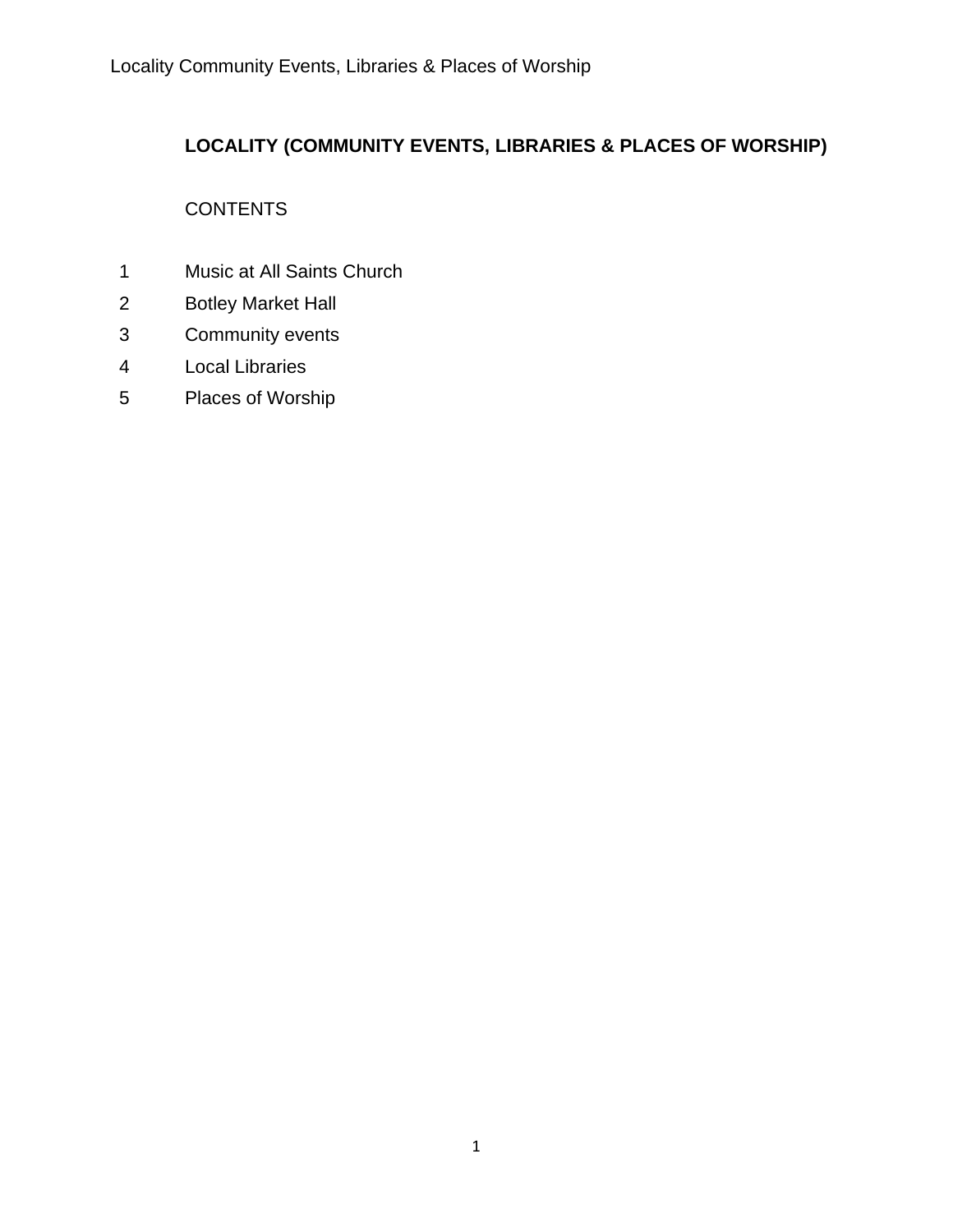### **1 Music at All Saints Church**

- 1.1 All Saints Church is at the centre of musical life in the Village. A programme of monthly concerts is published each year. This includes two performances by the Botley Choral Society, a large choir on the verge of celebrating its centenary, lunchtime concerts by solo singers and instrumentalists and concerts given by other local groups from the immediate local community and beyond. Professional groups make an appearance too, most notably in 2020 when the Armonico Consort with Oz Clarke presented an evening of music and wine.
- 1.2 Botley Church is lucky to have a large and very dedicated choir, who not only sing for Sunday services, but also take part in village events such as the annual Carols in the Square. Also, they have a regular slot singing carols in one of the local pubs in the lead-up to Christmas. They form the core of the larger Chamber Choir which involves a number of local singers, many of whom live in or around Botley. This choir gives an annual performance on Good Friday, as well as giving other occasional concerts.
- 1.3 Every other year the Botley Music Festival takes place during the first week of July which attracts many people from the local area. This comprises daily lunchtime concerts and several evening events, usually culminating in a highly popular Last Night of the Proms with augmented choir and orchestra, again drawn from local musicians.

### **2 Botley Market Hall**

- 2.1 Botley Market Hall is a Grade 2 Listed Building in a prominent position in the centre of Botley and lies within a Conservation Area. It is owned and managed by a Charitable Incorporated Organisation. The running of the Charity and of the Hall is dependent entirely on volunteers.
- 2.2 The Hall is a vital community asset and meeting place for over 20 groups and clubs in the local area. Also, it is frequently hired for private functions.
- 2.3 For over 30 years concerts, live entertainment and shows of all sorts have been organised at the Hall for the local and wider community. The Hall has established a reputation for top quality entertainment, which is both affordable and accessible to all sections of the community. Jazz, classical, folk and traditional music has been performed, as has comedy, film and drama. In addition, exhibitions of art and crafts regularly occur. For most of these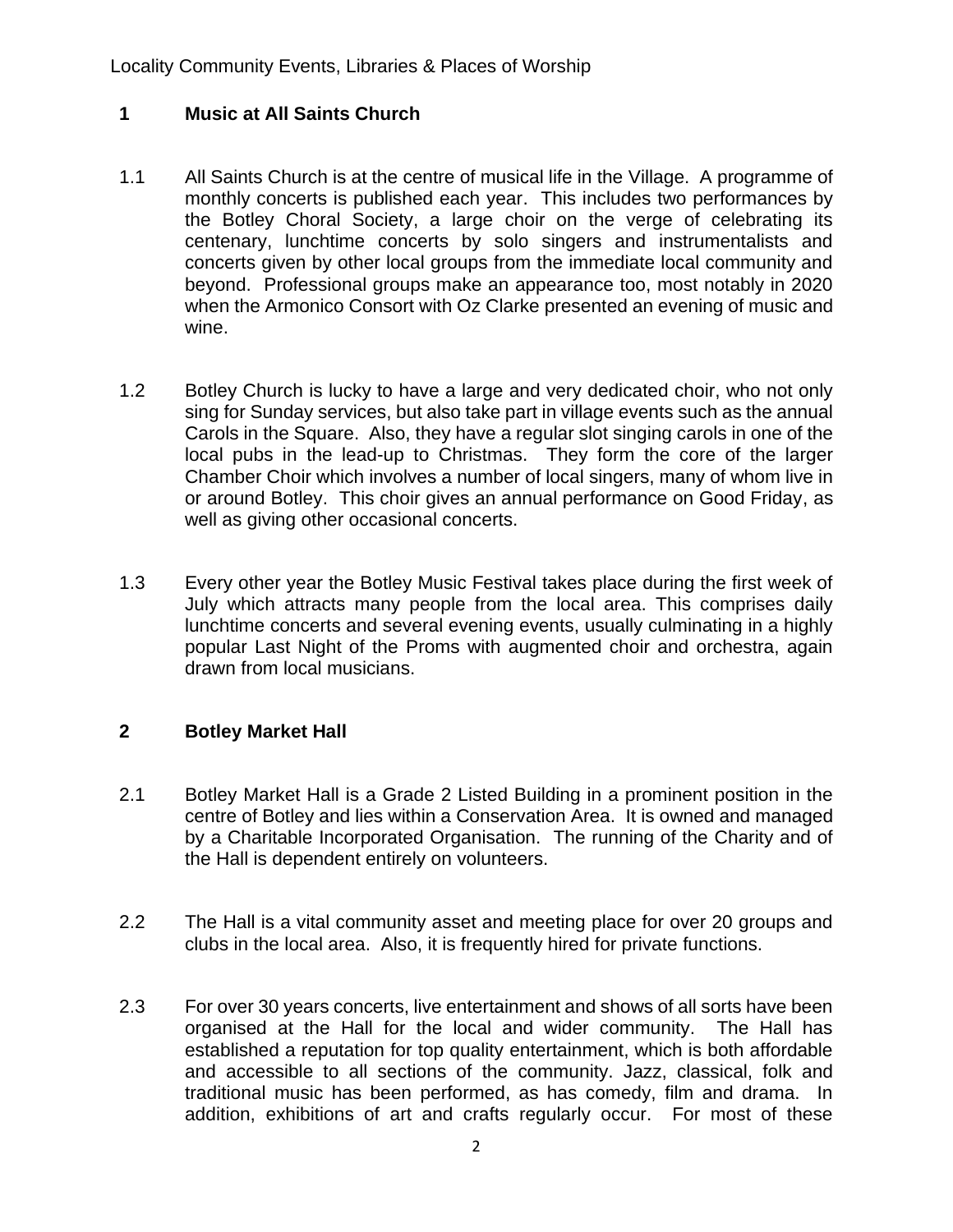Locality Community Events, Libraries & Places of Worship

functions any proceeds or profits have been ploughed back into the Hall, ensuring it is up to date and modernised whilst respecting its Listed Building status.

#### **3 Community events**

- 3.1 French Twinning visit. Botley is twinned with St Jean Brevalay in Brittany and its surrounding villages. An alternate (even) year visit to Botley by our French friends is organised by the Botley Twinning Association and usually occurs in May. Twinning Association members visit Brittany on alternate (odd) years.
- 3.2 Botley Community Information Day. This annual event, usually held in June, is arranged by the Botley Parish Council. It is held on alternate years at the Botley Centre and the Boorley Park Community Centre. The residents are able to meet local voluntary groups and find out what is available to them.
- 3.3 Botley in Bloom. This annual event, held in June, is arranged by the Botley in Bloom Group. It is a competition open to all residents to compete in various categories relating to their horticultural endeavours.
- 3.4 Botley Music Festival. The Festival is held on alternate (odd) years and is arranged by the Botley Music Festival Organising Committee.
- 3.5 Botley Gardening Show. This annual event, held in September, is arranged by the Botley Gardening Club. It is a competition open to all residents to compete in various categories relating to their horticultural and culinary endeavours.
- 3.6 Remembrance Commemorations:
	- a There is an annual Commemoration event at HMS Cricket in the River Hamble Country Park on the Saturday before Remembrance Day, and;
	- b There is an annual Remembrance Day Parade in Botley on Remembrance Sunday. The High Street is closed to allow all participating unhindered access to the Village War Memorial at All Saints Church.
- 3.7 Carols in the Square. This annual event, held usually on the last Sunday before Christmas Day, is arranged by Botley Parish Council. It allows the community to come together to sing carols and for Father Christmas to visit the Village and give a small present to each child at the event. The High Street is closed to allow full use of the Village Square.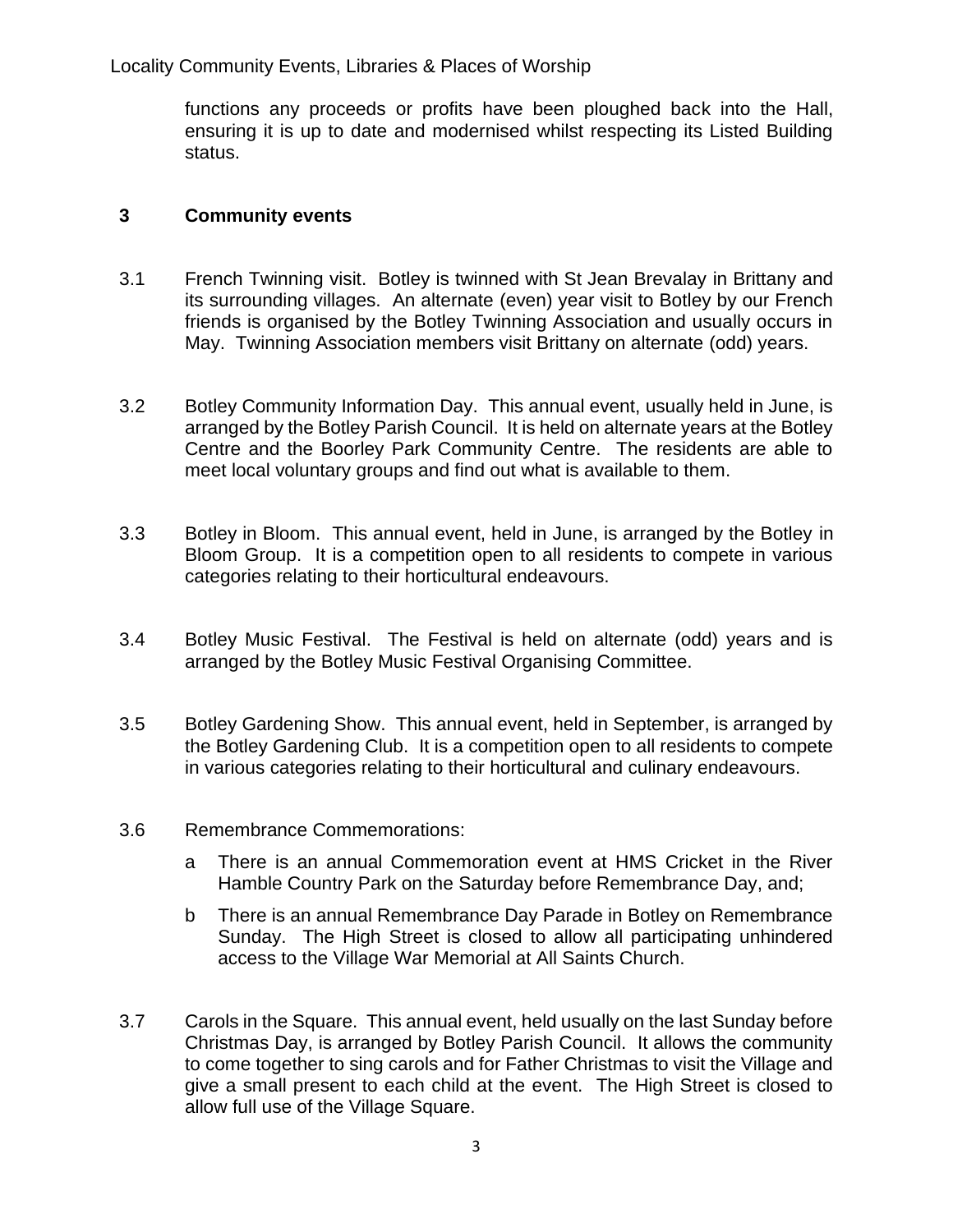## **4 Local Libraries**

- 4.1 All Saints Church Library. This was set up as a Hampshire County Council unattended Library but following withdrawal of support by the County Library Service it is run now entirely as a voluntary Library by the Church. Several local organisations support this community facility.
- 4.2 The nearest library run by Hampshire Library Service is at Hedge End Library (11 Upper Northam Road, Hedge End, SO30 4DY), which is 1.5 miles from the centre of Botley. It is very much hoped that this important local resource will not be part of Hampshire County Council's planned Library closure programme, which is out for public consultation till 18 March 2020

### **5 Places of Worship**

- 5.1 There is only one place of worship in Botley but a number of other places of worship nearby.
- 5.2 Places of worship are listed below in relation to their distance in miles from central Botley

| a            | All Saint's Church, High Street, Botley, SO30 2EA                                      | 0.2 <sub>0</sub> |
|--------------|----------------------------------------------------------------------------------------|------------------|
| b            | St Peter's Church, Church Lane, Curdridge, SO32 2DR                                    |                  |
| С            | United Reformed Church, St John's Road, Hedge End, SO30 4QU                            | 1.5              |
| d            | Our Lady of the Assumption Catholic Church, 1 Freegrounds Road,<br>Hedge End, SO30 0HG |                  |
| e            | The Salvation Army, Wellstead Way, Hedge End, SO30 0BP                                 | 1.7              |
| f            | Hedge End Baptist Chapel, 72A Upper Northam Road, Hedge End,<br>SO30 4EB               | 1.8              |
| g            | King's Community Church, Upper Northam Road, Hedge End,<br>SO30 4BZ                    | $2.2^{\circ}$    |
| h.           | St John's Church, St John's Road, Hedge End, SO30 4DU                                  | 2.0              |
| Ť            | St Luke's Church, St Luke's Close, Hedge End, SO30 2US                                 | 2.1              |
|              | The Salvation Army, 85 Whites Way, Hedge End, SO30 2GL                                 | 2.7              |
| $\mathsf{k}$ | Catholic Church of St Brigid, 30 Woodlea Gardens, West End,<br>SO30 3GA                | 3.1              |